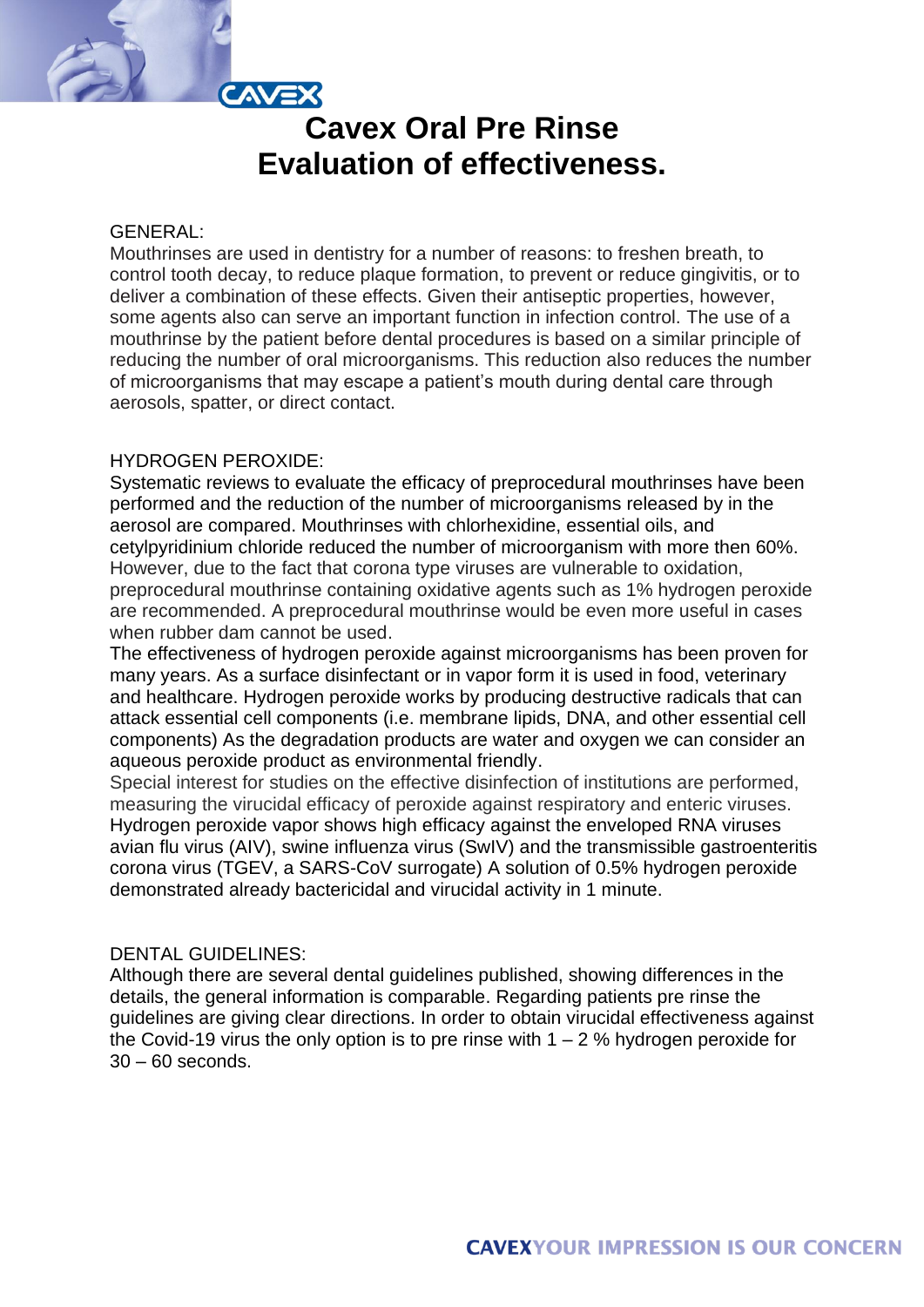

## ADDITIONS:

It has been reported that the ACE2 (angiotensine-coverterend enzym 2) present in the oral mucosa is the main host cell receptor of Covid-19 and plays a crucial role in the entry of virus. Besides, it is proven that viruses can remain viable and infectious in aerosols for hours and on surfaces up to days. Therefore, the oral cavity is a potentially high risk and needs appropriate cleaning. Water based solutions of hydrogen peroxide create a thin foam in the mouth. By additions of a bio-adhesive the viscosity and adhesion of the foam can be optimized resulting in adherence especially to the glands in the mucosa, the source where virus containing saliva is exposed.

Addition of erythritol will result in not only virucidal activity but also anti-bacterial effectiveness. A very small quantity of glycerin will overcome a dry mouth feeling and together with a touch of mint flavor it will increase the acceptance by patients to perform the full rinsing session.

## STORAGE:

Under normal conditions, hydrogen peroxide is sufficient stable when properly stored, preferably refrigerated in dark containers.

# SAFETY:

Peroxides decompose in water and oxygen while releasing active radicals. As a result such solution possess anti microbial and cleaning effects. High concentrations of peroxide and long contact times can be destructive for soft tissues and metals. 1,5 % hydrogen peroxide for oral pre procedural treatment with short contact times (30-60 seconds) can be considered as being acceptable when handled by dental professionals. Always avoid contact with eyes and do not swallow.

# CONCLUSION:

Cavex Oral Pre Rinse is developed to be used as a pre procedural rinse before starting the actual dental procedure. The 1,5 % hydrogen peroxide works as a bleaching agent, cleaning the oral cavity and reducing the total amount of microorganism. The addition of an bio adhesive in order to form the ideal foam condition and erythritol with anti bacterial properties will strengthen the cleaning effect. Small quantity of glycerin against dry mouth and slight mint flavor optimizes the patient product acceptance.

Date: 20 April 2020

Richard Woortman Manager Technical Services